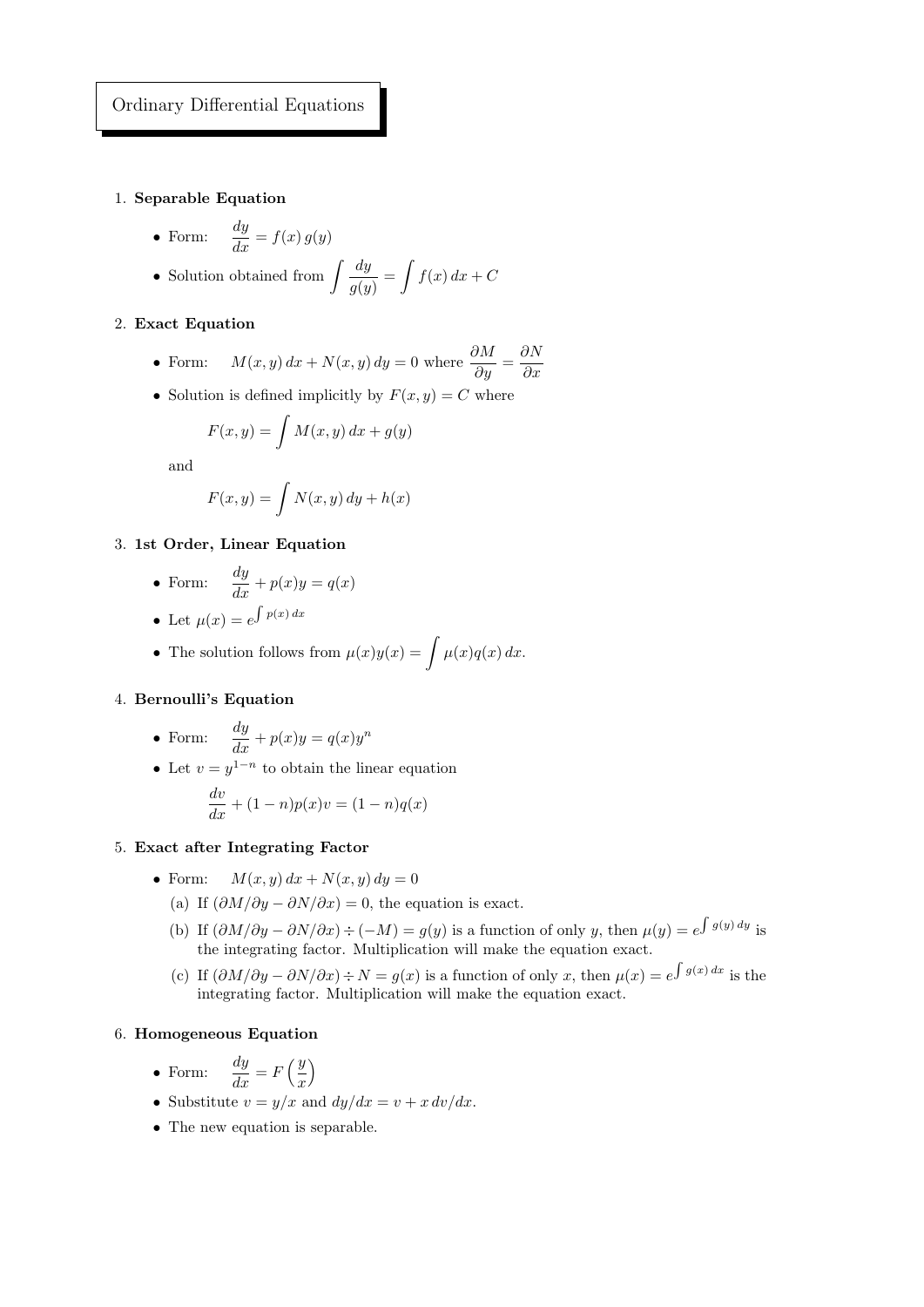## 7. Reducible to 1st-order (Type 1)

- Form:  $F(x, y', y'') = 0$
- Substitute  $y' = u$  and  $y'' = u'$ .
- The new equation involves only x, u, and u'. Solve for  $u(x)$  and then for  $y(x)$ .

# 8. Reducible to 1st-order (Type 2)

- Form:  $F(y, y', y'') = 0$
- Substitute  $y' = u$  and  $y'' = u \frac{du}{dy}$ .
- The new equation involves only y, u, and  $du/dy$ . Solve for  $u(y)$  and then for  $y(x)$ .

## 9. Euler's Method

• Given  $\frac{dy}{dx} = f(x, y), \quad y(x_0) = y_0$  $y(x_n) \approx y_n$  where

 $y_{n+1} = y_n + h f(x_n, y_n)$  $x_{n+1} = x_n + h$  (h is the constant step size.)

#### 10. Improved Euler's Method

\n- Given 
$$
\frac{dy}{dx} = f(x, y)
$$
,  $y(x_0) = y_0$
\n- $y(x_n) \approx y_n$  where  $y_{n+1} = y_n + \frac{h}{2} \left( f(x_n, y_n) + f(x_{n+1}, y_{n+1}^*) \right)$ ,  $y_{n+1}^* = y_n + h f(x_n, y_n)$ ,  $x_{n+1} = x_n + h$  (h is the constant step size.)
\n

#### 11. Orthogonal Trajectories

- Given a one-parameter family of curves:  $q(x, y) = c$
- Find  $dy/dx$ . (Must not contain the constant c.)
- Find a DE for the orthogonal trajectories by taking a negative reciprocal.
- Solve the new DE.

# 12. Homogenous, 2nd Order, Linear, Constant-Coefficient Equation

- Form:  $a \frac{d^2y}{dx^2}$  $\frac{d^2y}{dx^2} + b\frac{dy}{dx} + cy = 0$
- The characteristic equation is  $at^2 + bt + c = 0$ .
- Let  $r = -b/2a$  and  $\omega = \sqrt{|b^2 4ac|}/2a$ .
	- (a) If  $b^2 4ac > 0$ , the solution is  $y(x) = c_1 e^{(r+\omega)x} + c_2 e^{(r-\omega)x}$ .
	- (b) If  $b^2 4ac = 0$ , the solution is  $y(x) = c_1 e^{rx} + c_2 x e^{rx}$ .
	- (c) If  $b^2 4ac < 0$ , the solution is  $y(x) = c_1 e^{rx} \cos \omega x + c_2 e^{rx} \sin \omega x$ .

## 13. 2nd Order Cauchy-Euler Equation

- Form:  $x^2 \frac{d^2y}{dx^2}$  $\frac{d^2y}{dx^2} + bx\frac{dy}{dx} + cy = 0$
- The substitution  $x = e^t$  transforms the original equation to

$$
\frac{d^2y}{dt^2} + (b-1)\frac{dy}{dt} + cy = 0.
$$

• Solve the new constant coefficient equation and resubstitute.